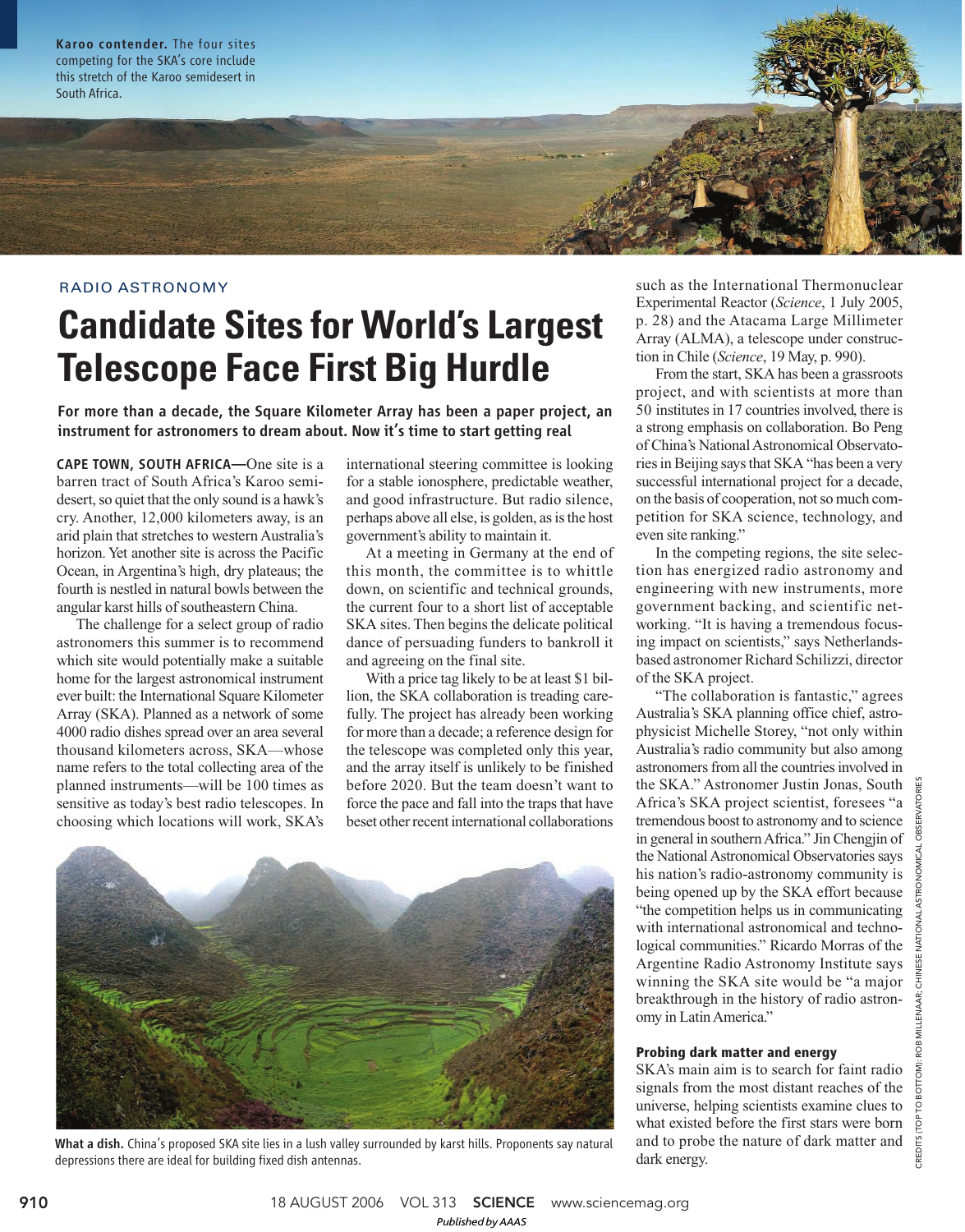George Miley of Leiden University in the Netherlands says the instrument has the potential to be "a giant step forward for radio astronomy." By exploiting new technologies such as steering the observing direction electronically instead of by moving the dish, unprecedented supercomputing power, and multibeaming—observing several regions of the sky simultaneously—SKA will attain orders-of-magnitude improvement in frequency resolution and the area of sky that can be observed at any given time.

Astronomer James Cordes of Cornell University, head of the U.S. SKA team, agrees that the telescope "will be a fantastic discovery instrument." Schilizzi points out that "radio astronomy over the years has resulted in many unexpected discoveries, from the cosmic microwave background to pulsars to quasars to dark matter in galaxies." By peering into the early universe, SKA "will give us a handle on the effects of dark energy and its evolution as the universe expands," he adds.

Miley says data from SKA would help scientists study astrophysical phenomena that are impossible to probe using optical telescopes or millimeter arrays such as ALMA. Examples include neutral hydrogen, a diagnostic of the early universe in an era before the first galaxies formed, and synchrotron emission, radiation given off when electrons are accelerated—a unique probe of magnetic fields throughout the universe.

#### **Site competition, science cooperation**

But there is much still to do before observations can begin. Officials of the four national site planning offices have been competing hotly behind the scenes. On 4 July, a parade of these officials presented their proposals separately at a meeting in Cambridge, U.K.

The Australians argue that their core site in Mileura and their proposed remote sites have the lowest radio frequency interference (RFI) and that all are located in Australia, with the option of extra stations in New Zealand. Australia has a "very strong tradition in radio astronomy," Storey says, and several of its leading universities already are intensely involved in SKA research and development.

The South Africans contend that their site, northwest of the town of Carnarvon in the arid Karoo region, offers "very good radio-quiet status, excellent ionospheric and tropospheric conditions, strong government support and infrastructure," says former astronomer Bernie Fanaroff, South Africa's SKA chief. Remote array stations would be located in seven other African countries, bolstering

## **From KAT to FAST, Telescope Project Sprouts Test Beds**

High-tech radio-astronomy dishes are popping up in several remote areas of the world as demonstrators for the International Square Kilometer Array (SKA). Although each will be only a tiny fraction of the size of the planned SKA, the instruments will be capable of conducting cutting-edge science. Scientists in three of the candidate countries—Australia, China, and South Africa—have persuaded their governments to back the design and initial construction of prototype projects that are roughly 1% of SKA's dish area or smaller but that would demonstrate key technologies near the same core sites that are proposed for SKA itself.

Australia's Extended New Technology Demonstrator (xNTD) is planned as a full-system prototype, making use of an innovative phased focal-plane array, a detector made of a patchwork of antenna elements that can steer its field of view electronically. The demonstrator, operating over the frequency range of 0.8 to 1.8 gigahertz, will be built at the Mileura site, with completion targeted for 2009. Others are in the works too: the SKA Molonglo Prototype from the University of



Aussie array. Artist's drawing shows part of the array of dishes planned for Australia's Extended New Technology Demonstrator (xNTD).

Sydney for low-frequency radio astronomy, and the Mileura Widefield Array–Low Frequency Demonstrator, built in partnership with the Massachusetts Institute of Technology's Haystack Observatory.

Meanwhile, South Africa's planned Karoo Array Telescope (KAT) is expected to have 20 dishes, each 15 meters in diameter, with innovative "smart" feeds in the focal plane. The South African government has committed the equivalent of about \$50 million so far, and the prototype dish will be ready next year, with first light in 2009.

China's planned demonstrator instrument, the 500-meter-diameter Aperture Spherical Radio Telescope (FAST), would have a cable-supported reflector made up of 1800 hexagons—the world's largest single dish. Built in one of the karst depressions in Guizhou Province that are envisioned to be part of SKA, FAST "may be seen as a forerunner or prototype of the Chinese SKA concept," says Jin Chengjin of the National Astronomical Observatories in Beijing.

Although FAST is a somewhat different design, astrophysicist Michelle Storey, head of

Australia's SKA planning office, says KAT and xNTD "are similar in many ways." That's a reason to be cautious, says Renee C. Kraan-Korteweg, who heads the University of Cape Town's astronomy department. It is important for the SKA competitors to make sure their demonstrator instruments and scientific goals complement one another. "Both the KAT and xNTD are interesting scientific instruments. But we need to communicate and avoid doing the same things," Kraan-Korteweg says.

No matter where SKA itself is eventually located, director Richard Schilizzi says, "all of these projects will generate great science, and technically they are taking innovative approaches, for example in terms of utilizing focal-plane arrays." They are also fostering a sense of community, says Kraan-Korteweg: "There is competition at one level, but there also is a great deal of collaboration, especially with the Australians and the groups at ASTRON [in the Netherlands] and in England. The Australian and South African groups have been sharing information in a cooperative way." **–R.K.**

astronomy and engineering across the southern part of the continent.

The Chinese say their bid is strong because of the site's relatively quiet electromagnetic environment and because the karst depressions offer the possibility of building a smaller number of huge static dishes, which would "ease the correlation process and help in calibrating the network effectively," Jin says. He adds that the valleys offer "good local shielding against radio interference from outside."

The Argentineans maintain that their site, in a high, arid plain about 1100 kilometers west of